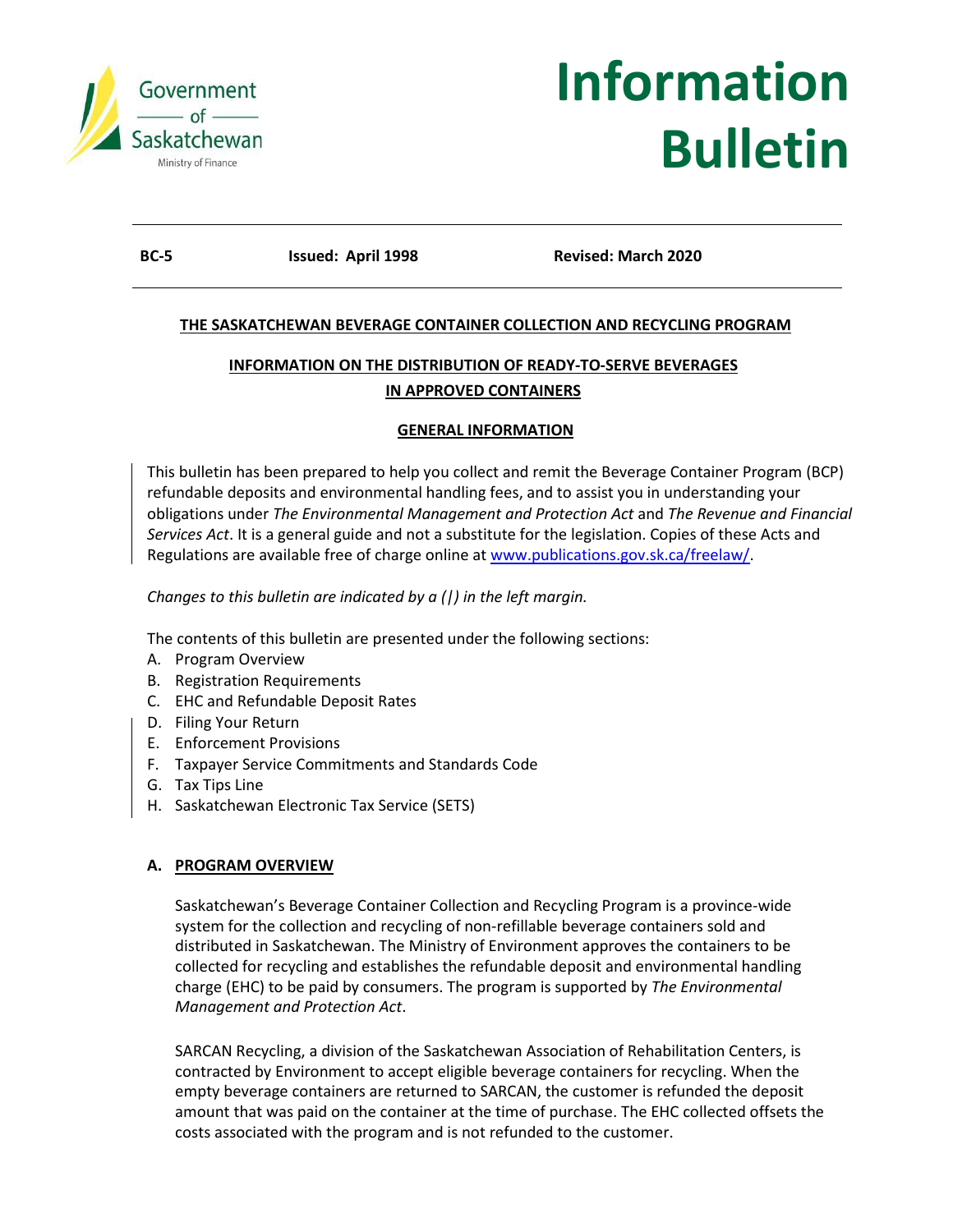The program includes all ready-to-serve beverages distributed in metal cans, plastic bottles, non-refillable glass bottles, multi-material shelf stable containers, and paper-based polycoat gable-top containers, including milk containers. Ready-to-serve beverages include beverages packaged by the manufacturer for immediate consumption that do not require any preparation.

#### **B. REGISTRATION REQUIREMENTS**

In order to distribute ready-to-serve beverages in Saskatchewan, manufacturers and distributors (first importers) must apply to **SARCAN** to obtain approval of their containers by Environment. For container approval please call 1-800-567-4224 or fax inquires to 306 787-0197. Once approval is obtained, a Beverage Container Program (BCP) account number will be issued by the Ministry of Finance for the collection and remittance of the EHC and refundable deposit on approved containers.

The obligated remitter of the EHC and refundable deposits is the Saskatchewan manufacturer or the first importer (brand owner, manufacturer, wholesaler, distributor, etc.) of the beverages into Saskatchewan.

#### **C. EHC AND REFUNDABLE DEPOSIT RATES**

Beverage container EHC and refundable deposits are summarized in the table below:

|                                                            | <b>Effective April 1, 2018</b> |                                                 |                                           |  |  |  |
|------------------------------------------------------------|--------------------------------|-------------------------------------------------|-------------------------------------------|--|--|--|
| <b>Beverage</b><br><b>Container</b>                        | <b>EHC</b><br>(per container)  | Refundable<br><b>Deposit</b><br>(per container) | <b>Total</b><br>Amount<br>(per container) |  |  |  |
| A. Metal Cans                                              |                                |                                                 |                                           |  |  |  |
| Under 1 litre<br>1 litre or more                           | 7¢<br>7¢                       | 10 <sub>c</sub><br>25c                          | 17 <sup>c</sup><br>32c                    |  |  |  |
| B. Plastic Bottles (Including Milk Containers/Jugs)        |                                |                                                 |                                           |  |  |  |
| Under 1 litre<br>1 litre or more                           | 8¢<br>8¢                       | 10¢<br>25c                                      | <b>18¢</b><br>33c                         |  |  |  |
| C. Glass Bottles                                           |                                |                                                 |                                           |  |  |  |
| 300ml or less<br>Over 300ml but                            | 9¢<br>9ċ                       | 10¢<br>20c                                      | 19c<br>29¢                                |  |  |  |
| less than 1 litre<br>1 litre or more                       | 9¢                             | 40c                                             | 49 <sup>c</sup>                           |  |  |  |
| D. Shelf Stable Aseptic (TetraPaks)                        |                                |                                                 |                                           |  |  |  |
| Under 1 litre<br>1 litre or more                           | 5¢<br>5¢                       | 10 <sub>c</sub><br>25c                          | <b>15¢</b><br>30¢                         |  |  |  |
| E. Polycoat (Gabletops, including Milk Containers/Cartons) |                                |                                                 |                                           |  |  |  |
| Under 1 litre<br>1 litre or more                           | 5¢<br>5¢                       | 10 <sub>c</sub><br>25¢                          | 15 <sup>c</sup><br>30¢                    |  |  |  |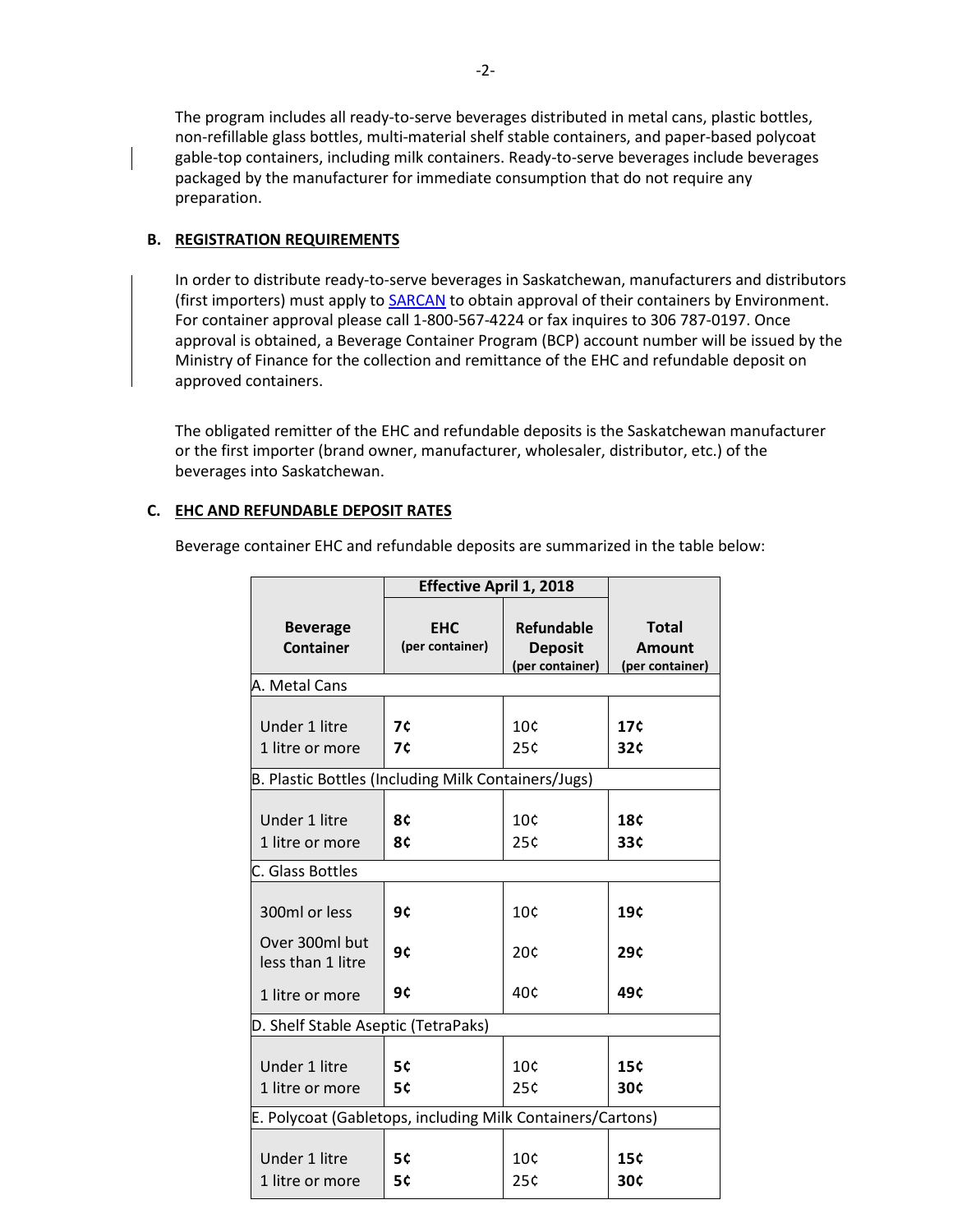#### **D. FILING YOUR RETURN**

Program registrants are required to file return forms on a monthly, quarterly or annual basis, depending on the annual amount collected or payable. The filing frequency is established as follows:

| <b>Based on Annual Amount Remitted</b> |                           |                                         |  |  |
|----------------------------------------|---------------------------|-----------------------------------------|--|--|
| <b>Filing Frequency</b>                | <b>Current Thresholds</b> | <b>Thresholds (prior to April 2020)</b> |  |  |
| Monthly                                | Over \$12,000             | Over \$7,200                            |  |  |
| Quarterly                              | \$4,800 to \$12,000       | \$3,600 to \$7,200                      |  |  |
| Annual                                 | Under \$4,800             | Under \$3,600                           |  |  |

**Note:** Registrants may choose to file returns on a more frequent basis by submitting a Service Request online through their SETS account, or by contacting our office.

A return form will be issued at the end of each reporting period. Instructions for completing the return are provided on the form. Please read the instructions carefully. An incorrectly completed form may delay the processing of your tax return and payment. If there is nothing to report for the period, a NIL return must be filed.

If for some reason you do not receive a tax return form, your tax information must still be filed by the due date along with payment of the balance owing. The return can be filed and paid electronically by registering for Saskatchewan eTax Services (SETS), or a blank return form can be completed. When filing with a blank return, please quote your licence number to ensure your tax account is properly credited.

#### **Due Dates**

The due date for Beverage Container Program (BCP) returns filed and paid electronically has been extended to the last day of the month following the end of the reporting period.

The due date for non-electronic filing (e.g. paper filing) of returns and payments, is the 20th day of the month following the end of the reporting period.

For example, the April, 2020 return due date for a business filing monthly is as follows:

- Electronic filing and payment April, 2020 return is due May  $31^{st}$ , 2020
- Non-electronic filing or payment April, 2020 return is due May 20<sup>th</sup>, 2020

**Note: Returns and payments must be received in our office by the due date. Penalty and interest charges are applied to amounts that are not remitted by the due date.**

#### **E. ENFORCEMENT PROVISIONS**

The Revenue Division will audit the records of businesses on a routine basis.

When it is determined that program fees have not been properly accounted for, the business is assessed the amount owing plus penalty and interest charges.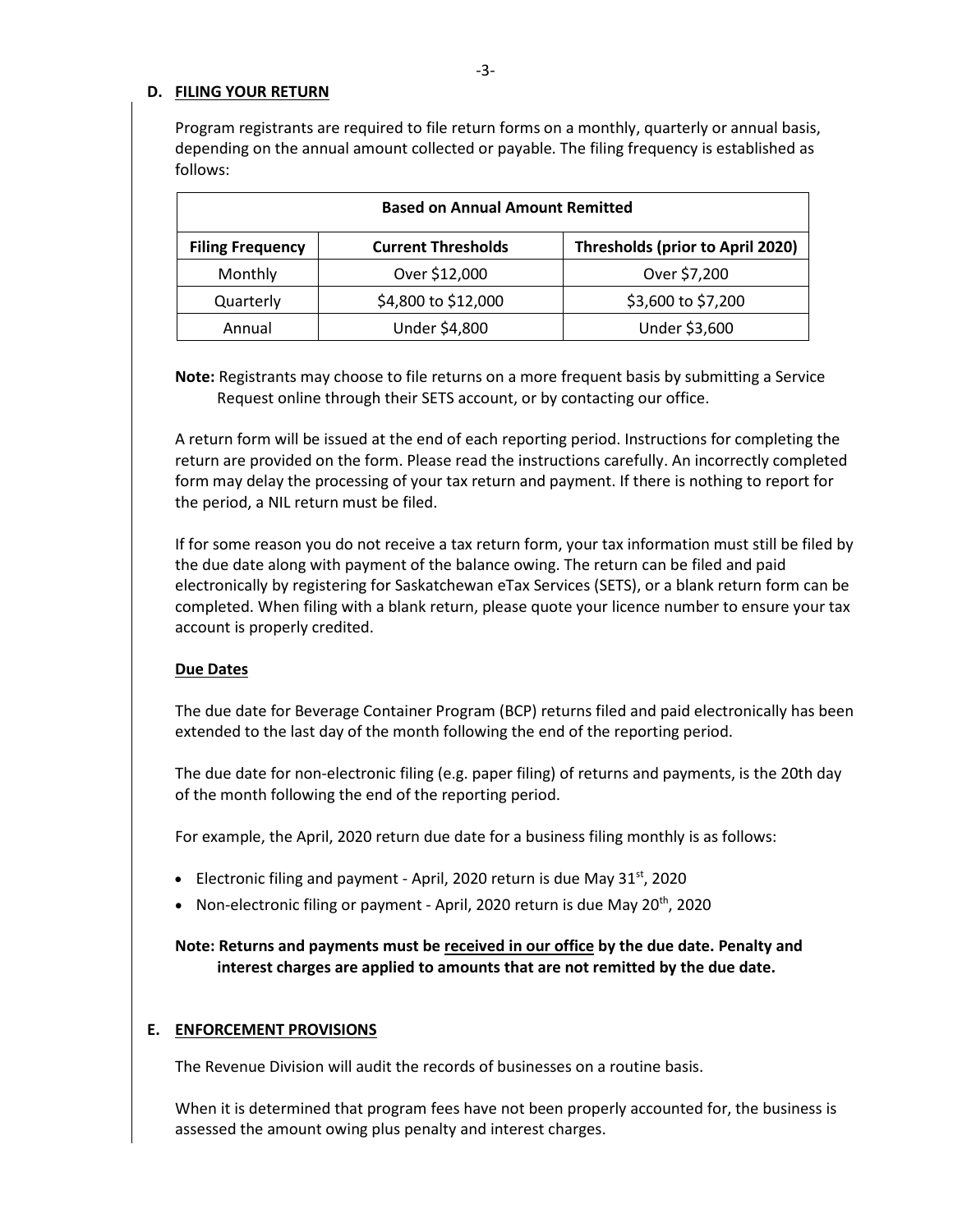#### **Penalties for Failing to Remit the Fees**

Penalty and interest charges are applied to fees that are not remitted by the due date. These charges are necessary to ensure that fees are collected and remitted on time.

#### **Penalty Applied to Late Returns**

A penalty of 10 per cent of the amount payable, to a maximum of \$500, is applied to each return period.

#### **Interest Charges**

Interest at the prime interest rate plus 3 per cent is charged from the date the fees were to have been remitted.

#### **Penalty Applied to Audit Assessments**

The following penalties apply to audit assessments:

- A penalty of 10% of the amount assessed, with no maximum, is applied to audit assessments for fees that should have been collected, but were not.
- A penalty of 25% of the amount assessed, with no maximum, is applied to audit assessments for fees that were collected but not remitted.
- A penalty of up to 100% of the amount assessed, with no maximum, may be applied to audit assessments for fees collected that willfully have not been remitted.

# **F. TAXPAYER SERVICE COMMITMENTS AND STANDARDS CODE**

The Revenue Division of Finance is committed to continually strive to improve the standard of the services we provide to businesses and taxpayers, and to be accountable for the quality of the services we provide.

The *[Taxpayer Service Commitments and Standards Code](https://sets.saskatchewan.ca/rptp/wcm/connect/39785c20-b963-4323-9f8f-9fdb030543ac/Taxpayer+Service+Commitments+and+Standards.pdf?MOD=AJPERES&CACHEID=ROOTWORKSPACE-39785c20-b963-4323-9f8f-9fdb030543ac-mE81FHI)* describes the fairness and service principles that we follow while administering Saskatchewan's taxes and related programs.

## **G. TAX TIPS LINE**

When a business or individual does not comply with provincial tax legislation, businesses face unfair competition and a burden is placed on all taxpayers who do comply.

It causes significant loss in the revenue available to fund services such as health, education and other important government programs.

Tax Tips Line provides an anonymous, fully confidential way for the public to report businesses or individuals who are participating in tax fraud. If you suspect that a business or individual is being dishonest with their provincial taxes or is misrepresenting their activities to reduce their taxes, you can report them using Tax Tips Line.